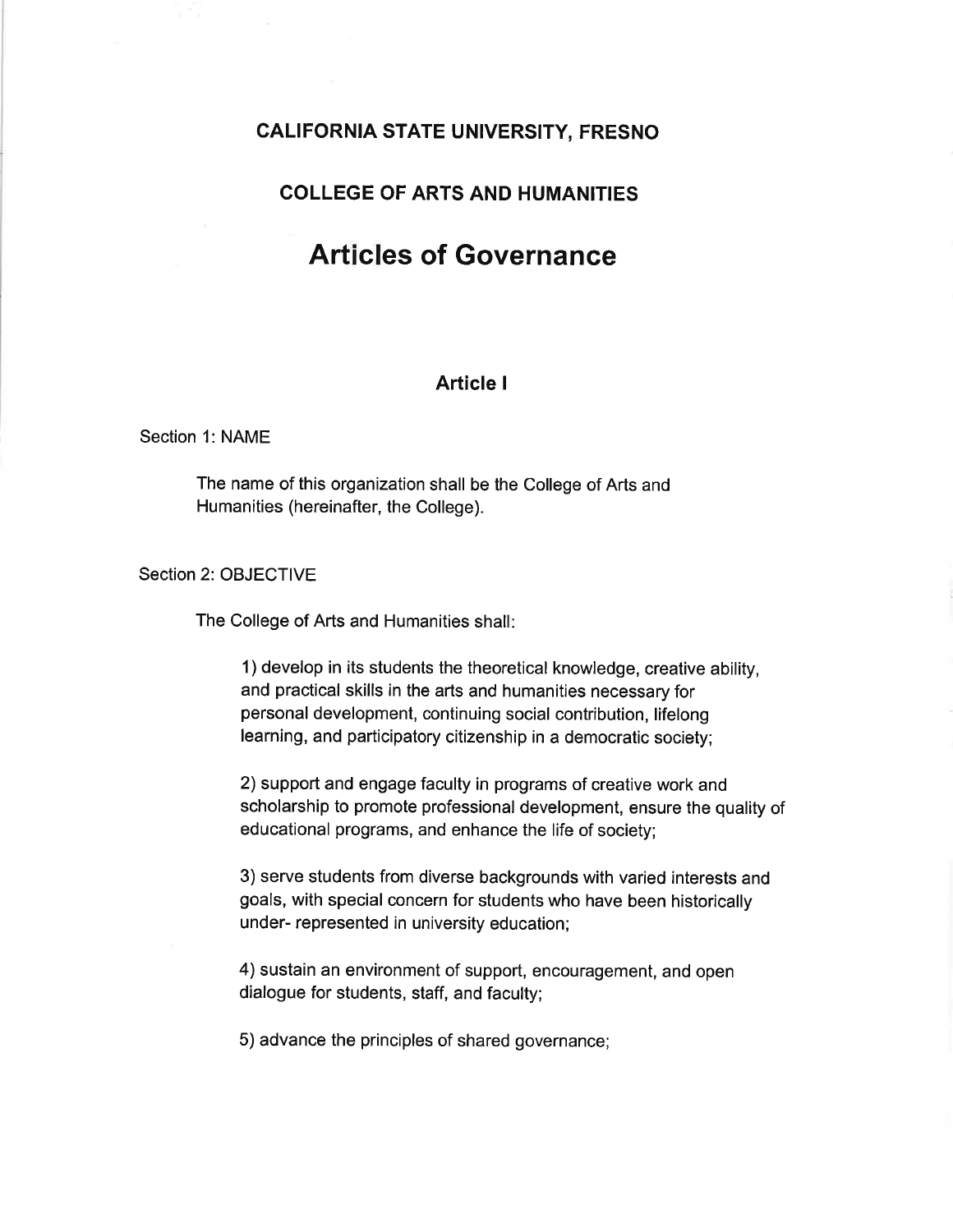6) promote academic freedom for faculty, students, and staff; and provide high quality bachelor's and master's degree programs for all eligible students.

#### Section 3: MEMBERSHIP

As defined by the Constitution of the Academic Assembly, all full-time faculty members of instructional departments who hold the rank of lnstructor, Lecturer, Assistant Professor, Associate Professor, Professor or their equivalents; all tenured faculty members of instructional departments who are serving on a parttime basis; the Dean, and administrative officers holding academic appointments in the College shall constitute the membership of the College.

#### Section 4: OFFICERS

A. Dean (means "Dean or designee")

1) The Dean is the chief academic officer of the College and is responsible for advocating for the College to the Provost.

2) The Dean shall be selected in accordance with University policy.

3) The Dean may appoint such assistants and associates as he or she deems necessary, consistent with University policy and the College's Articles of Governance.

4) The Dean is the intellectual leader of the College, providing visionary and collaborative leadership by creating and supporting a positive environment for teaching, scholarship, creative activity, and research as well as service to the university and the community.

5) The Dean is the spokesperson for the College on campus, in the community, and in the larger region. The Dean shall promote understanding of the complexity of the arts and humanities, their inherent relation to each other, and their value within a comprehensive university and the broader community.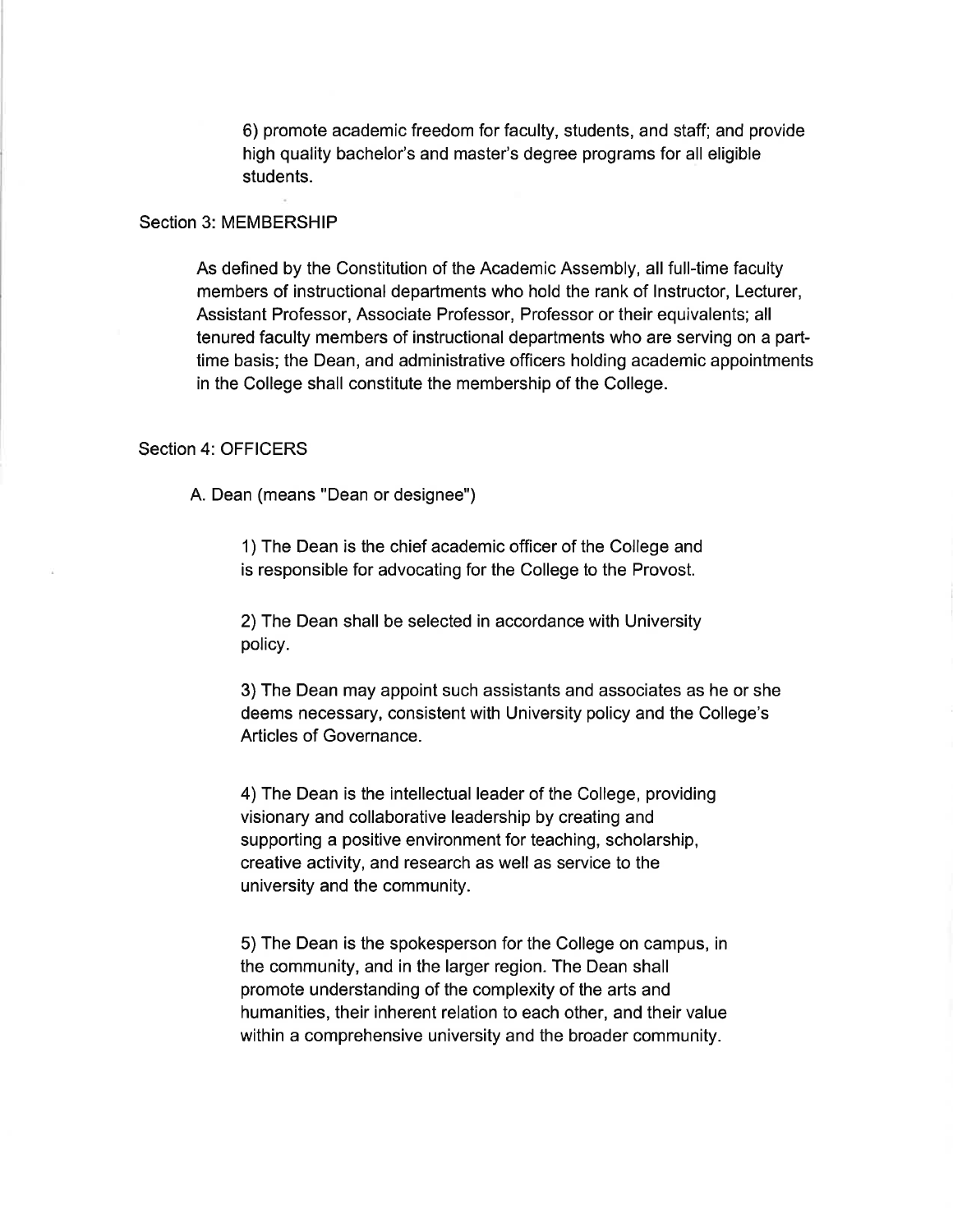6) The Dean shall consult, as appropriate, with the Council of Department Chairs, with the Executive Committee, and with other College committees on academic personnel policies and procedures, budgetary and curricular issues, and other matters, to ensure faculty input and adhere to the principles of shared governance.

7) Following the process of consultation, the Dean shall encourage and support both theoretical and applied research and creative activities by faculty and students.

8) Following the process of consultation, the Dean shall support the faculty to ensure the high quality and integrity of academic programs and student success.

9) The Dean is responsible for obtaining and managing the fiscal and human resources as well as the physical facilities of the College.

# B. Associate Dean

1) The Associate Dean shall be selected from among the faculty who hold the rank of full Professor within the College.

2) The Associate Dean shall be a partner to the Dean, fully invested in running the College.

3) Each academic unit shall choose either its Chair or Executive Committee representative to serve on an ad hoc advisory committee for the selection of the Associate Dean. lf neither of these faculty members are able to serve, the Department may choose an alternative full-time faculty member. lf no member is able to serve, then the academic unit will forego representation. Staff representation shall include one member each from Development, the Dean's Office, and the Advising Center.

C. Department Chairs (includes Program Coordinators recognized for this purpose by the Vice President for Academic Affairs)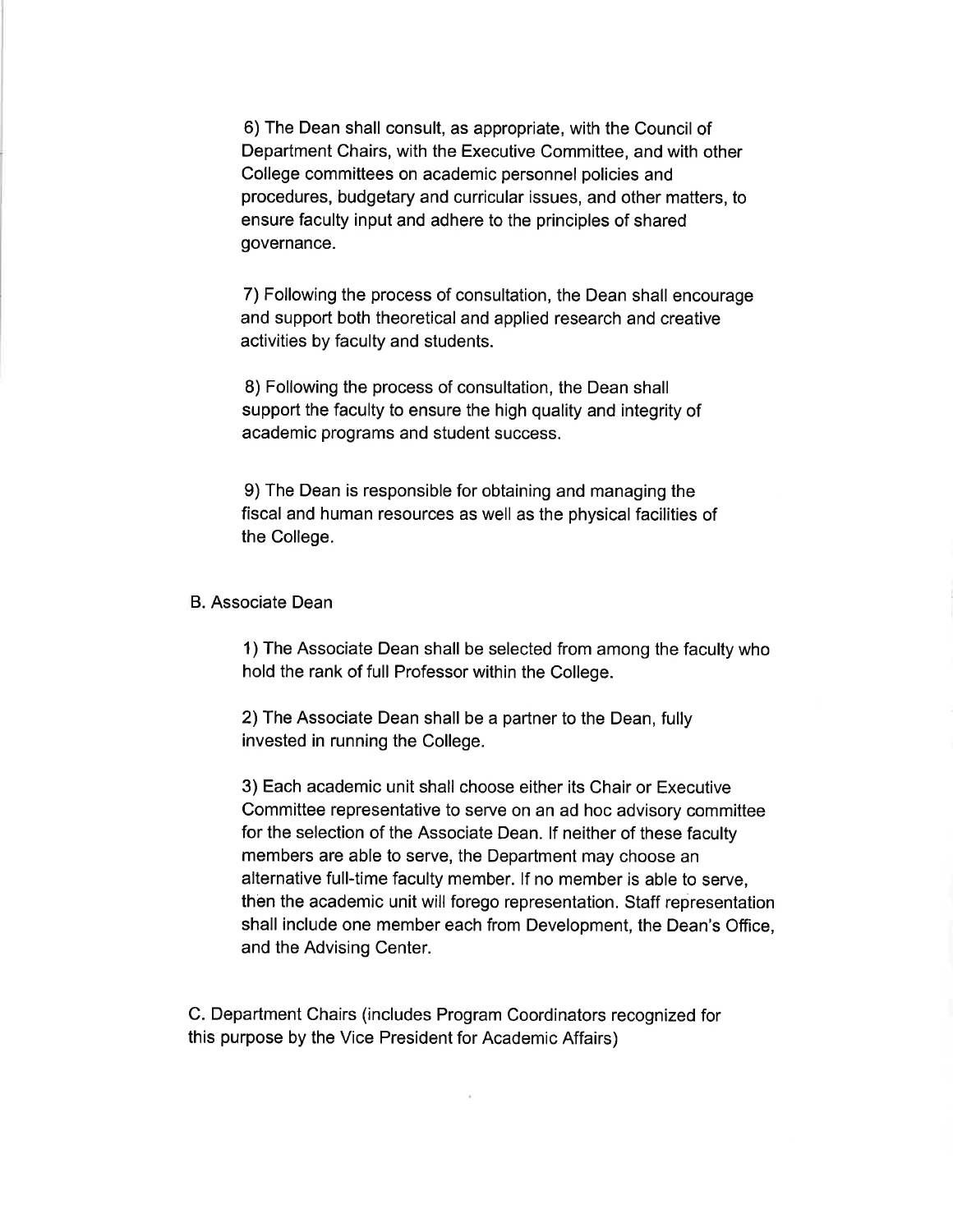1) Department Chairs shall be selected in accordance with University policy.

2) The Council of Department Chairs shall consist of the chairs of the academic units of the College. The Council shall meet at the call of the Dean or of the Council, shall advise the Dean on appropriate academic and budgetary matters, and coordinate as needed with the Executive Committee on matters pertaining to the College.

D. Officers of the Executive Committee

A Chair and a Vice Chair-Secretary shall be elected annually by the Executive Committee from its membership. (See Article ll, Section 1, B.)

# Article ll

# Section 1: GOVERNANCE GROUPS

The name of this organization shall be the Assembly of the College of Arts and Humanities (hereafter College Assembly). For purposes of this document, the College Assembly shall include those bodies to which it delegates its powers, as appropriate.

A. College Assembly

1)Authority, Power, and Duties of the Assembly

a. The College Assembly, normally through its committees as described in this document, shall formulate, review, and recommend College-wide academic policies and procedures including but not limited to matters of academic freedom and shared governance, curriculum, budget, personnel, administration, and research.

b. The Assembly shall vote on changes to the College's Articles of Governance, in accordance with APM 113, Section V: D & E, "Organization of Faculty Governance."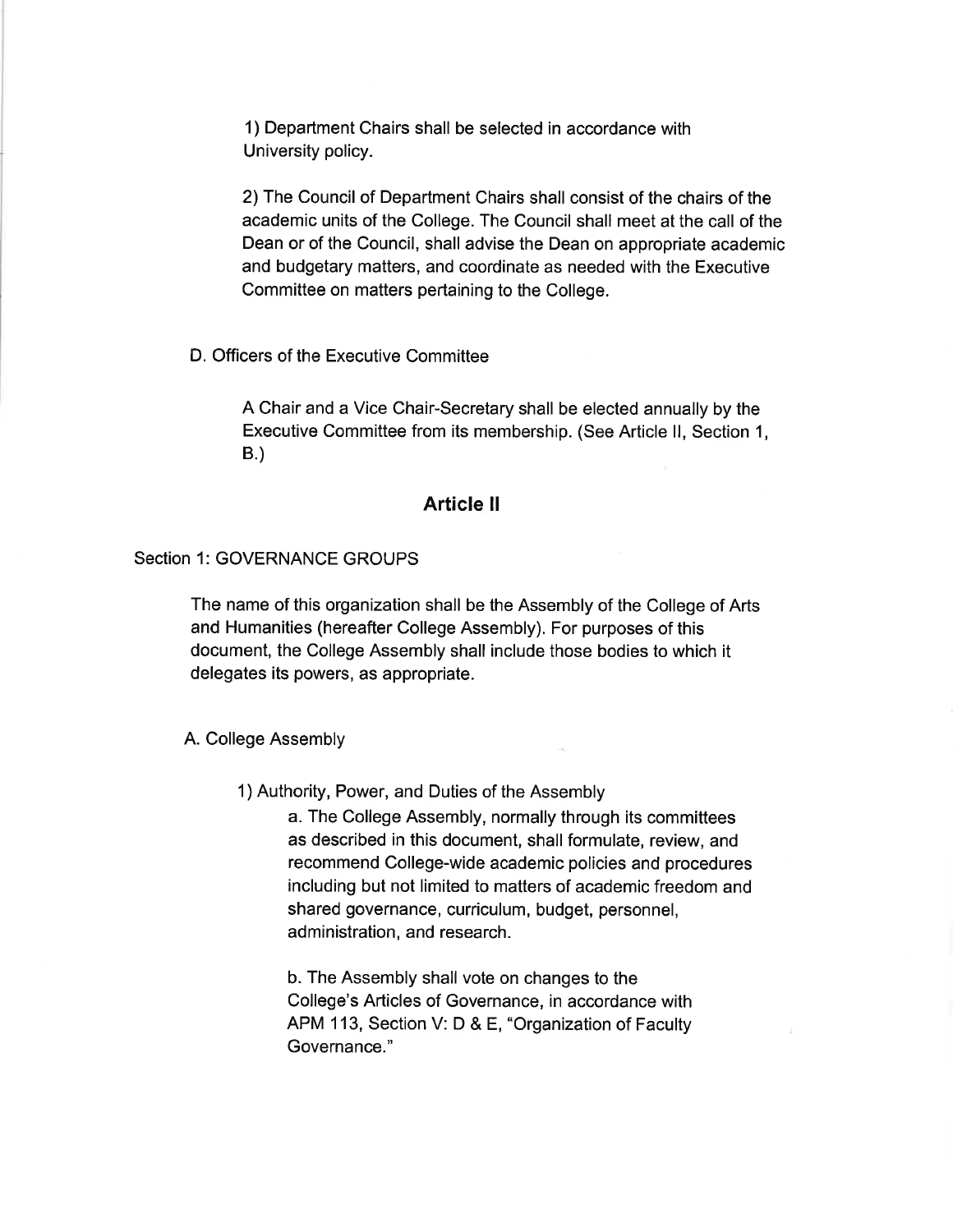c. Unless othenvise stated in this document, elections shall be decided by a simple majority of votes cast.

d. The College Assembly shall serve as a forum for the Dean to gain direct faculty input and for the faculty to voice ideas to the College of Arts and Humanities Executive Committee and the Dean.

e. Approved actions of the College Assembly shall be binding on the Executive Committee and the standing committees of the College.

#### 2) Membership

All members of the College shall constitute the College Assembly. (See Article l, Section 3)

# 3) Officers

The Chair and Vice-Chair/Secretary of the Executive Committee shall be the officers of the Assembly.

## 4) Meetings

a. The Assembly shall meet at least once in every academic year. Special meetings may be called in accordance with the following procedures:

> - at the call of the Dean or a majority of the Executive Committee;

- upon request to the Dean or the Chair of the Executive Committee by a majority of the Council of Department Chairs; or

- upon written petition of 15% of the Assembly membership, presented to the Dean or the Chair of the Executive Committee.

Meetings requested by petition or by request of the Council of Chairs, in accordance with the previously described procedures, shall occur within ten instructional days of the formal request.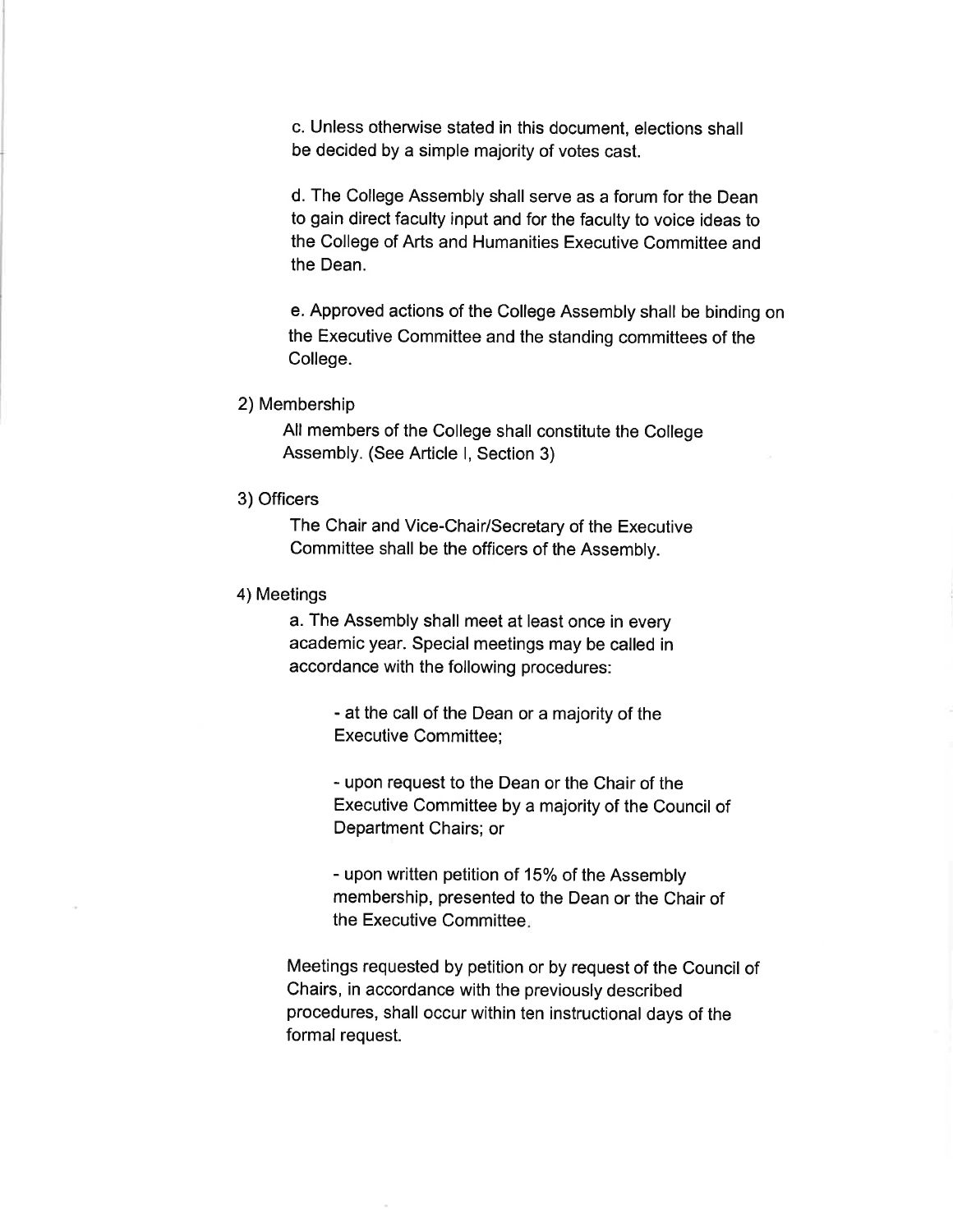b. Agenda.

An item may be placed on the agenda of any scheduled College Assembly meeting by presenting a written request signed by fifteen Assembly members and presented to the Chair of the Assembly at least five instructional days before the meeting.

c. Quorum

A quorum of the Assembly meeting shall be 20% of the Assembly membership not on leave.

## B. Executive Committee

The Executive Committee's primary responsibility is to serve, in consultation with the Dean and Associate Dean, as the faculty voice for the College in our system of shared governance. The Executive Committee works to preserve academic freedom, to uphold academic excellence, and to ensure faculty participation in the governance of the College.

# 1) Authority, Power and Duties

a. The Executive Committee is the body to which the Assembly delegates authority to act. Actions and recommendations of the Executive Committee shall be reported to the membership of the College Assembly through updates given to each department and to other appropriate parties.

b. The Executive Committee shall be empowered to act on behalf of the College Assembly in all matters excepting amendments or revisions to the College's Articles of Governance.

c. The Executive Committee shall have the responsibility to work in the best interests of the College and ensure that the College's Articles of Governance are being followed.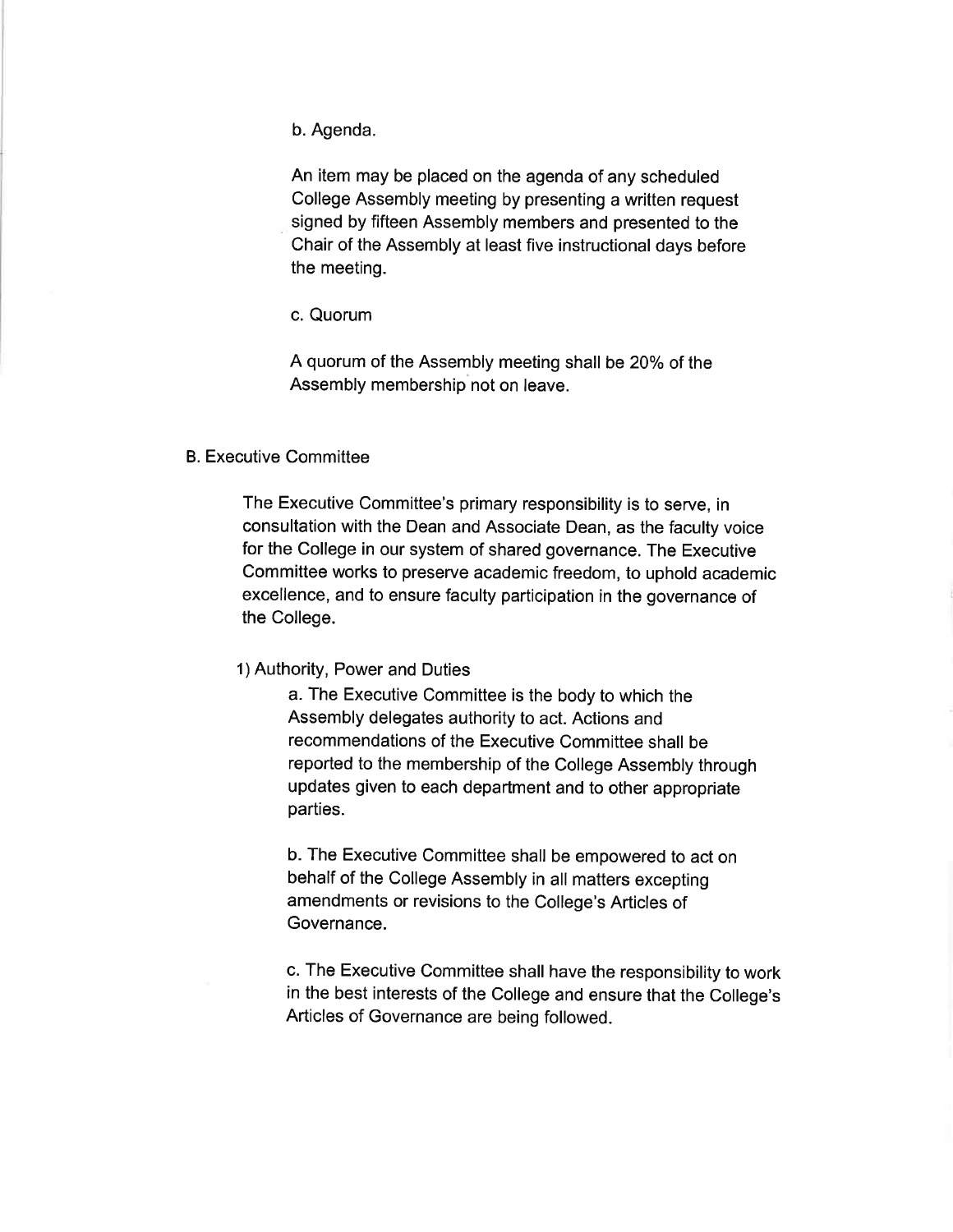d. The Executive Committee makes recommendations to the Dean, Academic Senate, Council of Chairs, upper administration and other entities.

e. The Executive Committee makes and disseminates resolutions on behalf of the College.

f. The Executive Committee shall consult or communicate with relevant committees, the Council of Chairs, the Academic Senate, and appropriate administrators.

g. The Executive Committee is empowered to form special task forces that promote the interest of the College.

h. Executive Committee members shall consult with their respective departments on relevant matters.

i. The Executive Committee shall prepare the agenda for the meeting of the College Assembly.

j. For committees without representation from each department, the Executive Committee shall select members from submitted nominations. The Executive Committee will strive to keep the balance of artists and humanists in such committees

k. ln instances when a representative from the college is needed on a committee not covered by the Academic Senate (e.g. a CAH Dean's Search or University task forces), the Executive Committee shall conduct an election to fill such vacancies.

#### 2) Membership

Each academic unit within the college shall elect a tenured or tenure- track faculty member to the Executive committee. lt is recommended that members of the Executive committee have at least two years of service at california state University, Fresno, before being elected to serve on the Executive Committee. Elected members shall serve three- year, staggered terms and may be re-elected. Members on leave for less than one year shall be replaced temporarily; members on leave or absent for longer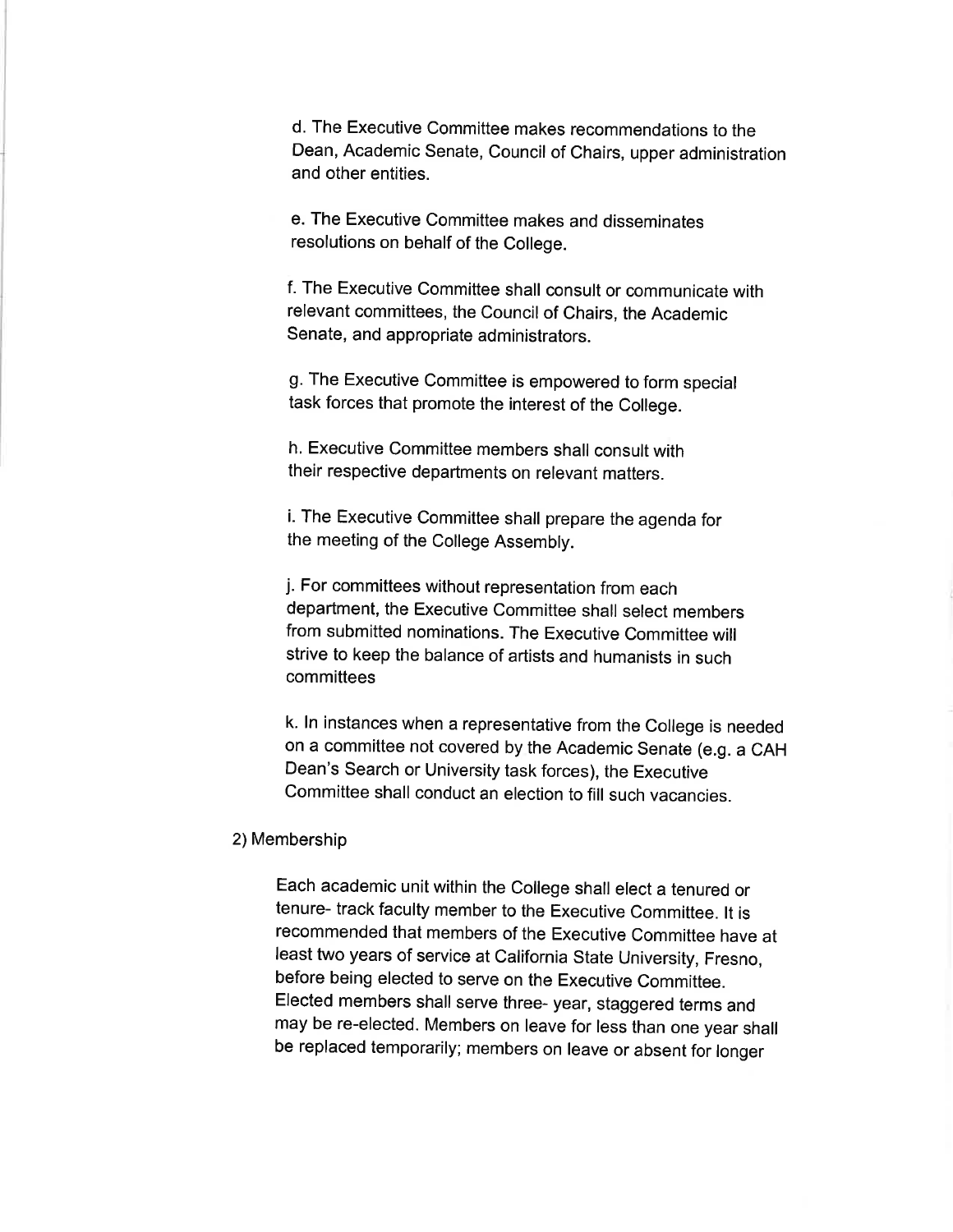periods shall be replaced for the remainder of their terms. The Dean and Associate Dean shall serve as non-voting ex officio members. No elected member of the Executive committee shall serve concurrently on any other College standing committee. In special circumstances, this restriction may be waived by a vote of the Executive Committee.

# 3) Officers of the Executive Committee

A chair and a Vice-chair/secretary shall be elected annually by the Executive committee from its membership. This election shall take place during the last scheduled meeting of the spring semester, and the ensuing terms shall begin on the first working day of the fall semester.

## 4) Meetings

The Executive committee shall schedule meetings monthly or more frequently if necessary. The Executive Committee may be convened by: the Chair of the Executive Committee, any three members of the Executive Committee, the Dean, the Council of Department Chairs (upon request made to the Chair of the Executive Committee), or the majority of any academic unit in the college (upon request made to the chair of the Executive Committee).

## Article lll

#### Section 1: COMMITTEES

It is expected that college committees, which include the Executive committee, all standing committees, and all ad hoc committees, will meet in person, and that members of committees will attend meetings in person. ln exceptional and extenuating situations, a member may use telecommunications technology if approved by the committee at large. lt is recommended that committees establish a standard meeting time.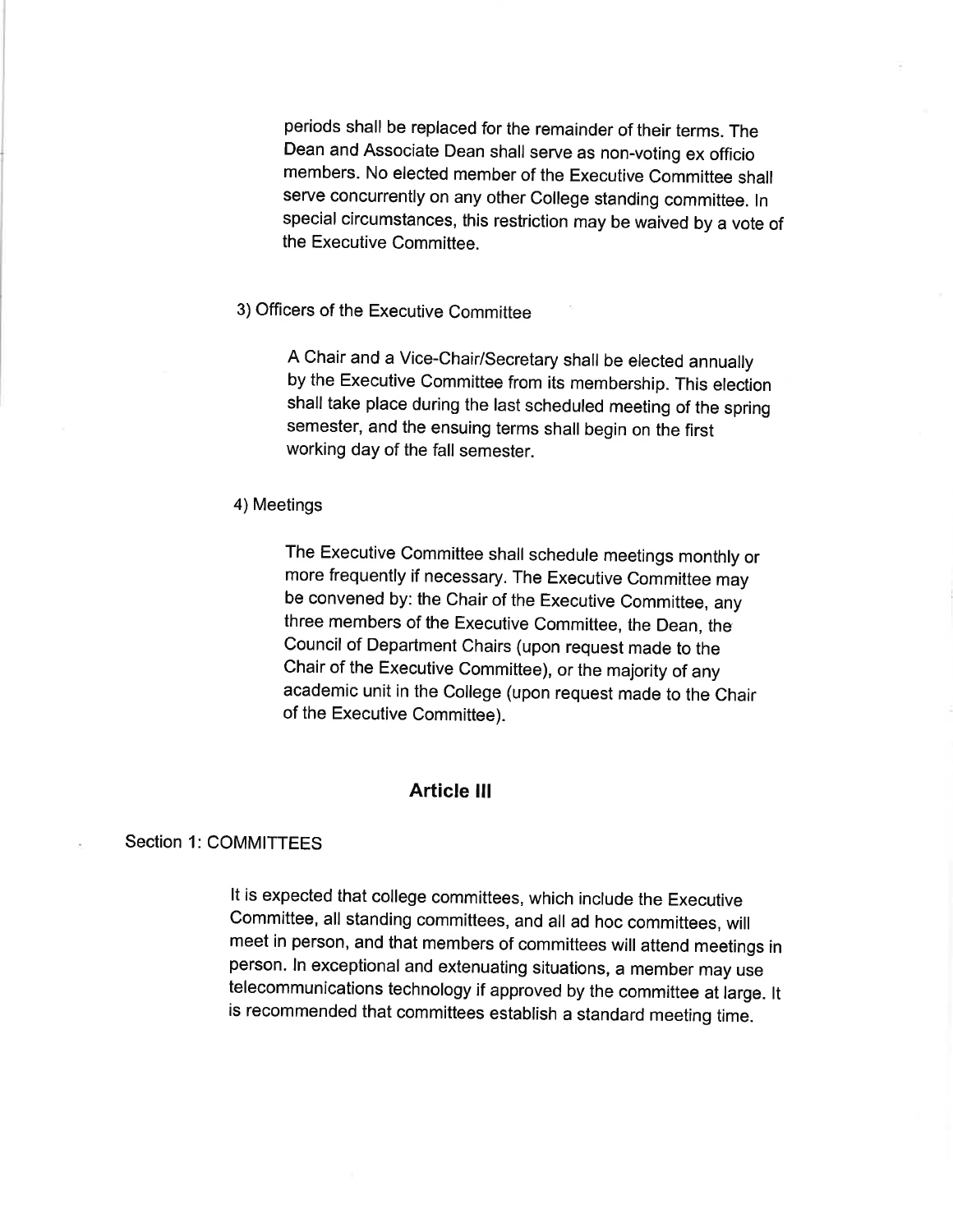# A. Standing Committees

Standing Committees should communicate and collaborate with the Executive Committee to insure the functionality of the College.

Committee members shall serve three-year, staggered terms, unless otheruvise specified. No member may serve consecutive, full terms on the same standing committee or simultaneously on two or more standing committees. ln special circumstances, this restriction may be waived by a vote of the Executive Committee. Members on leave for less than one year shall be replaced temporarily; members on leave or absent for longer periods shall be replaced for the remainder of their terms. Mid-term replacements on the Personnel Committee shall be made in consultation with the Dean. The preceding restrictions may be waived by a vote of the Executive Committee but do not apply to the Budget Committee.

1) Personnel Committee

a. Membership

One tenured faculty member at the rank of professor elected by each department (including Programs recognized for this purpose by the Vice President for Academic Affairs) shall constitute the Personnel Committee. No more than one member may be from the same academic unit. Department chairpersons shall not be eligible for membership on the Personnel Committee.

b. Duties

The Personnel Committee shall make recommendations to the Dean on matters including, but not limited to, reappointment, retention, tenure, post-tenure review, promotion, leave, consultation, academic freedom, and other personnel matters, as appropriate.

c. Procedures

i. The Personnel Committee shall formulate written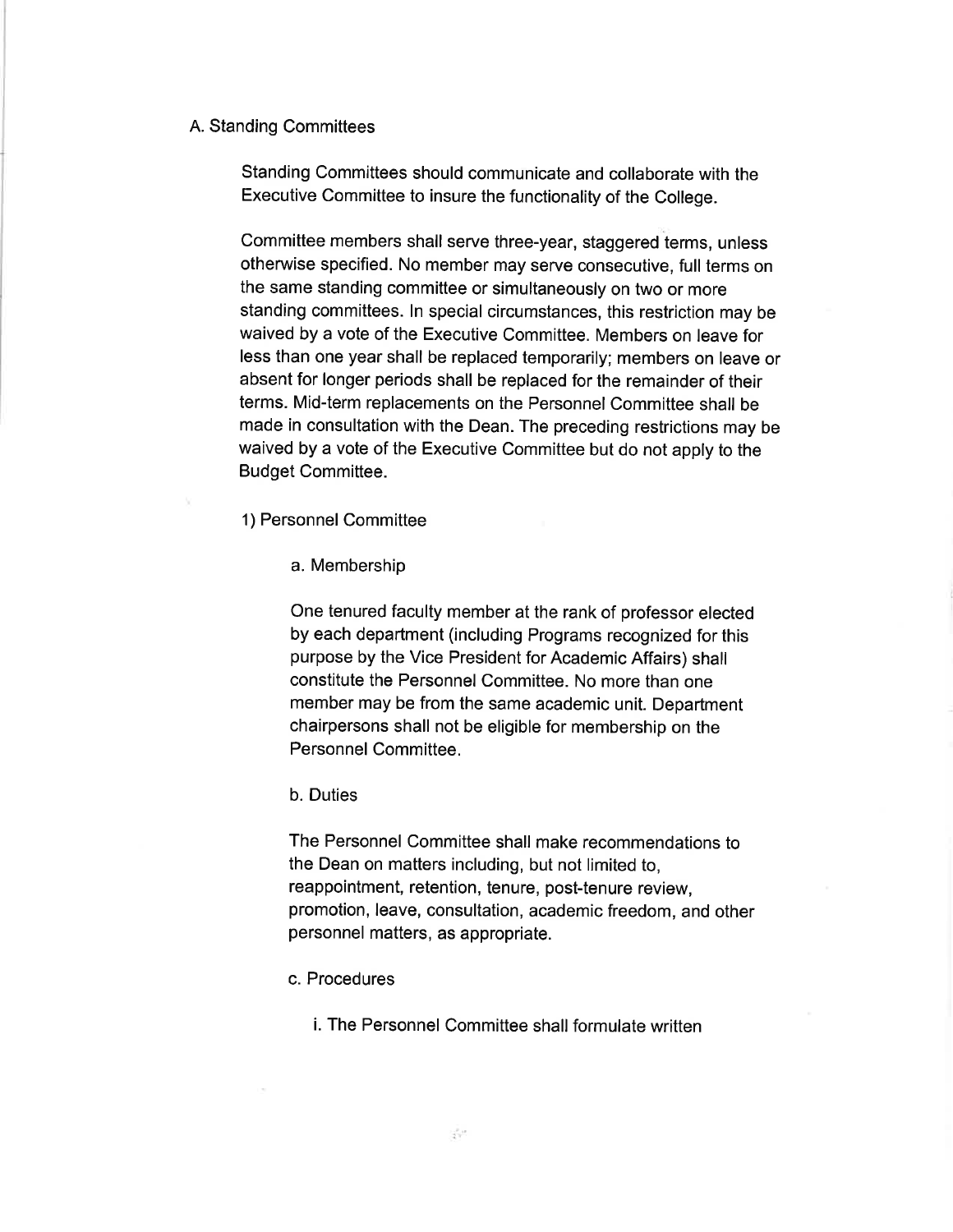policies which will include specific procedures for evaluation of faculty members, procedures to be followed when the recommendation of the Personnel Committee differs from the department's recommendation, and procedures to be followed when a faculty member appeals a department decision. These policies and procedures, and any subsequent changes to them shall, go into effect when approved by the Dean and the Executive Committee and shall be available to the College Assembly members.

ii. The Personnel Committee shall have access, on a confidential basis, to personnel documents pertinent to its recommending responsibility.

- 2)Research Committee
	- a. Membership

Three to five probationary or tenured members of the College Assembly, appointed by the Executive Committee for two-year terms, shall constitute the Research Committee. The Committee shall include members from both the creative and the scholarly disciplines; no more than one member may be from the same academic unit. Members of the Research Committee may not submit a proposal for funded College research award or any other award being reviewed by the committee during their terms of service.

b. Duties

The Research Committee shall consult with and make recommendations to the Dean on matters pertaining to research, such as policies and procedures, research proposals, and funds allocated to the College. Proposals shall be recommended to the Dean in rank order. Also, the Research Committee will function as the College Committee for the Protection of Human Subjects and shall review research proposals to ensure compliance with University policies concerning the participation of human subjects.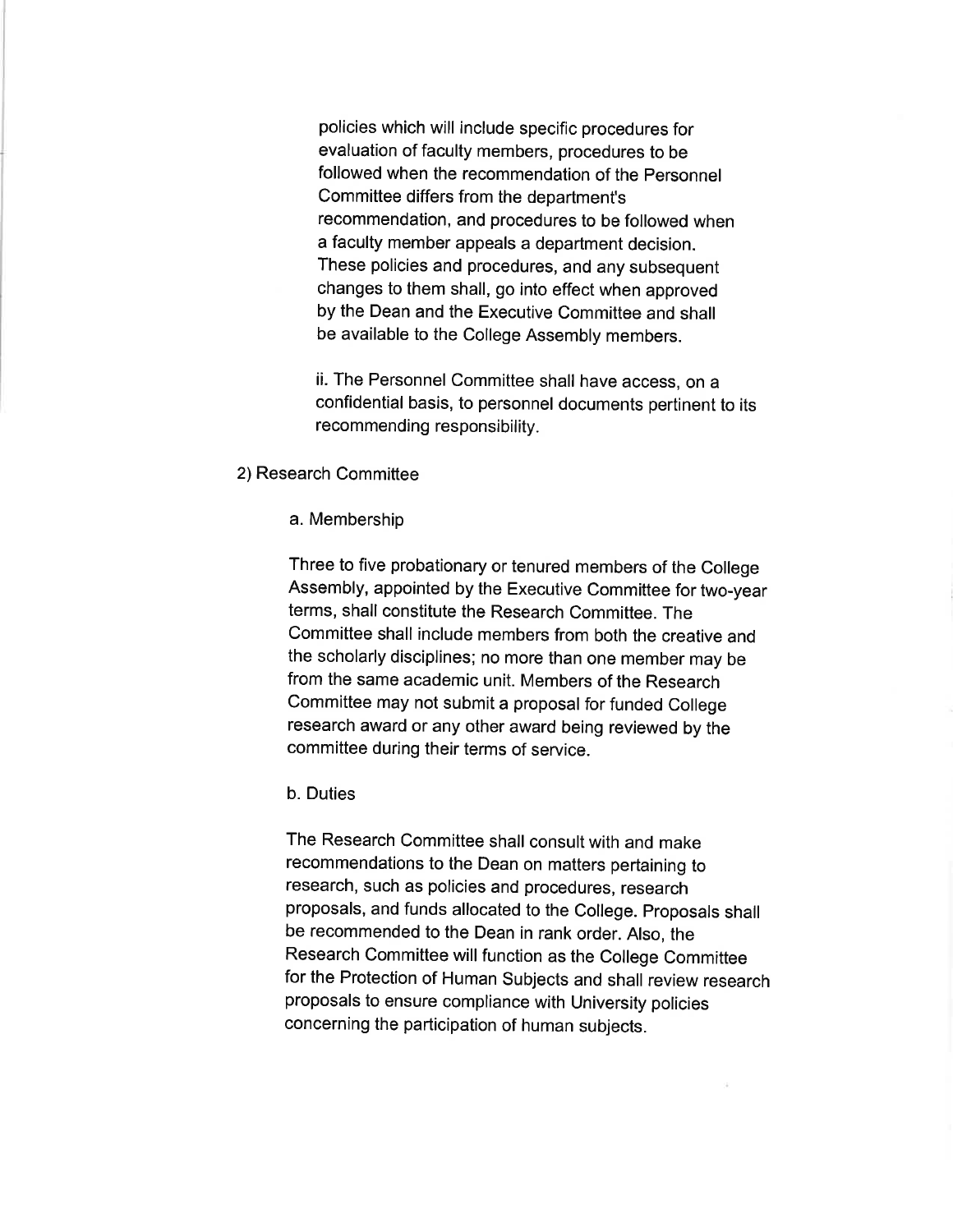#### c. Procedures

The Research Committee shall formulate written policies, including specific procedures and criteria for evaluation of proposals. These policies and procedures, and any subsequent changes to them, shall go into effect when approved by the Dean and the Executive Committee and shall be available to the College Assembly members.

## 3)Budget Committee

The Council of Department Chairs shall also serve as the College Budget Committee and shall confer with the Dean on all major aspects of the College budget. College budget allocations shall not be implemented without such consultation.

## 4) Curriculum Committee

a. Membership

The Curriculum Committee shall consist of one full-time tenure-track or tenured faculty member elected by each department.

# b. Duties

The Curriculum Committee shall consult with and make recommendations to the Dean on curricular matters, including course changes, new courses, new programs, and conflicts between departments of the College concerning course offerings.

#### c. Procedures

The Curriculum Committee shall formulate written policies, including procedures for evaluation of curriculum proposals. These policies and procedures, and any subsequent changes to them, shall go into effect when approved by the Dean and the Executive committee and shall be available to the college Assembly members.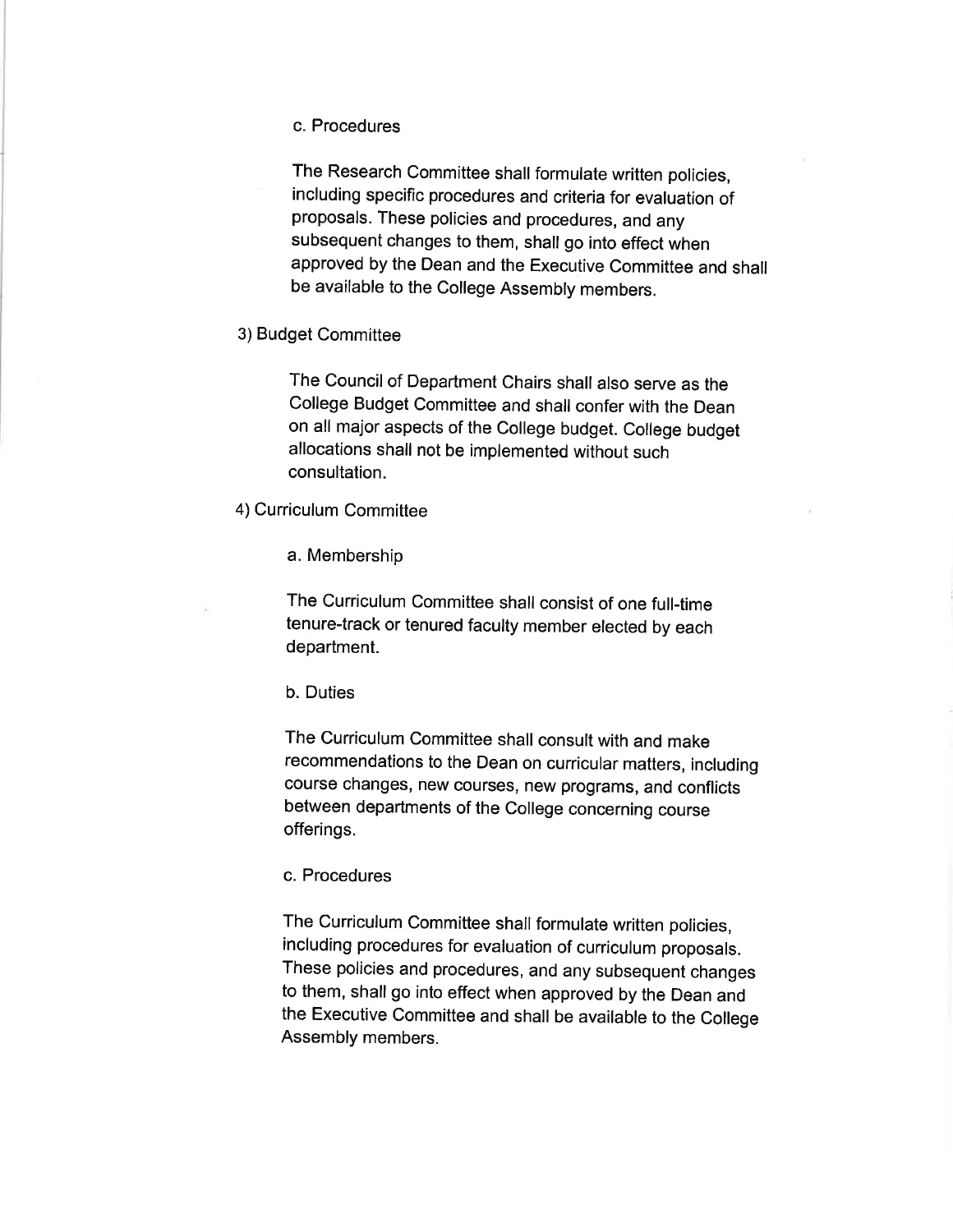# 5) Technology Committee

#### a. Membership

The Technology Committee shall consist of one full-time faculty member from each department who will serve for a two-year term.

# b. Duties

The Technology Committee shall assess the technological needs of each department. The Committee shall also consult with and make recommendations to the Dean on matters pertaining to technology, such as policies and procedures, proposals, and funds allocated to the College.

# c. Procedures

The Technology Committee shall evaluate and prioritize proposals, and make recommendations regarding specific procedures and criteria for meeting the technological needs of the College. These procedures and criteria, and any subsequent changes to them, shall go into effect when approved by the Dean and the Executive Committee, and shall be available to the College Assembly members.

## 6) Development Committee

a. Membership The Development Committee shall consist of one full-time tenured or tenure-track faculty from each department.

b. Duties The Development Committee shall consult with and make recommendations to the Dean on matters pertaining to development projects and efforts, such as policies and procedures, proposals, new programs and collaborations between departments.

c. Procedures The Development Committee shall evaluate and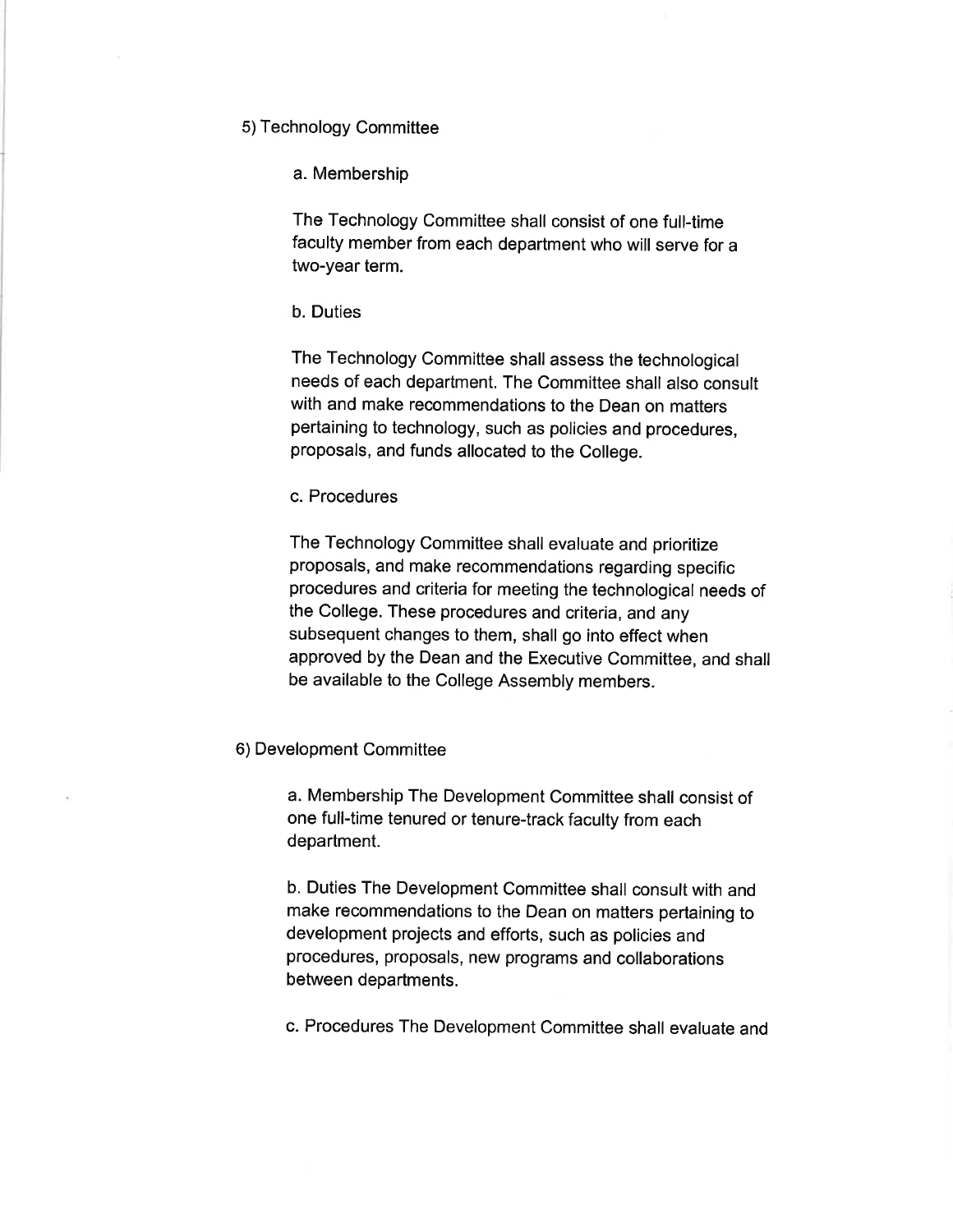prioritize proposals and make recommendations regarding specific procedures and criteria for meeting the development needs of the College. These procedures and criteria, and any subsequent changes to them, shall go into effect when approved by the Dean and the Executive Committee, and shall be available to the College Assembly members.

## 7) Honors Committee

a. Membership The Honors committee shall consist of one full-time tenure-track or tenured faculty member elected by each department.

b. Duties The Honors committee shall review student applications and select participants for the College Honors Program. The Honors committee will nominate a new coordinator for each cohort of the program.

c. Procedures The Honors committee shall formulate criteria and policies for the evaluation of Honors Program applications in light of University standards for honors at graduation. The Honors committee shall also formulate policies for the nomination of the cohort coordinator as well as policies for the College Honors program.

## B. Ad Hoc Committees

The Executive committee or the Dean, following consultation with the Executive Committee, shall have power to appoint or authorize the appointment of such ad hoc committees as deemed appropriate. Such committees shall normally be appointed from the College Assembly membership.

# Article lV

# Section 1: LEGAL AND PARLIAMENTARY AUTHORITY

A. Limitations of College Responsibilities and Functions

These Articles of Governance are limited by Tifle 5 of the california Administrative code, california state University and University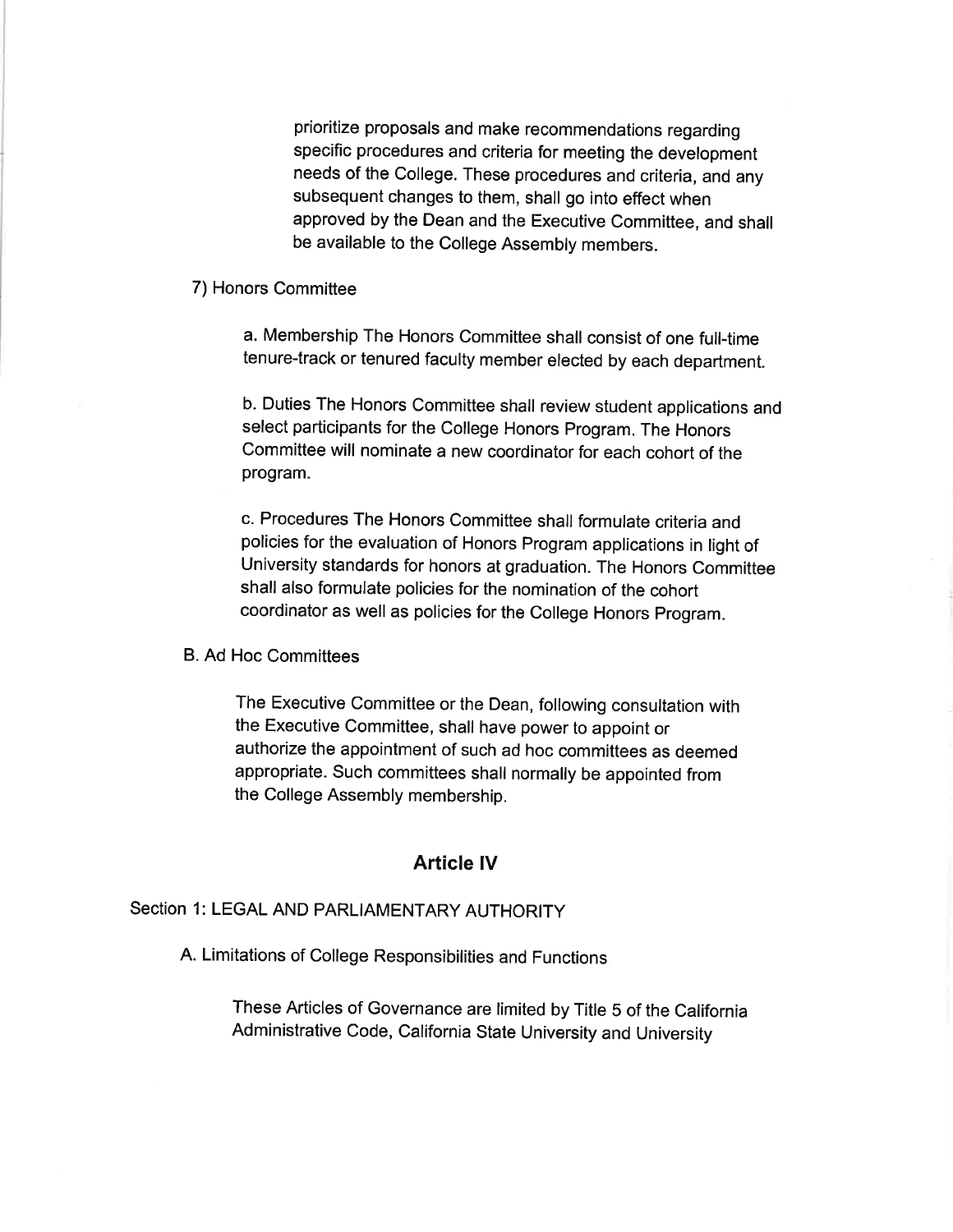Policies, and the Memorandum of Understanding.

B. Procedures for College Committees, Departments, etc.

> Unless otherwise provided in this document, each official body within the college shall devise its own procedures, subject to the approval of the Dean, and select its own officers. such procedures and officers are to be a matter of written record, on file and accessible to the Assembly members in the Dean's office. All meetings shall be conducted according to the latest edition of Robert's Rules of order Newly Revised.

# Section 2: METHOD OF RATIFICATION AND AMENDMENT

A. College Ratification

These Articles of Governance become operative when approved by a majority of the College in a mail ballot, by the Dean, and by the President of the University.

B. Amendment Procedures

1) Proposals

Proposals to amend the Articles of Governance must be submitted to the Dean or the Executive Committee by March 1S, if they are intended to be operative the following academic year. Amendment proposals may be initiated by:

a) the Dean,

b) The Executive Committee,

c) a majority of the members of an academic unit in the College who present a petition to the Dean or the Executive Committee through their chair; or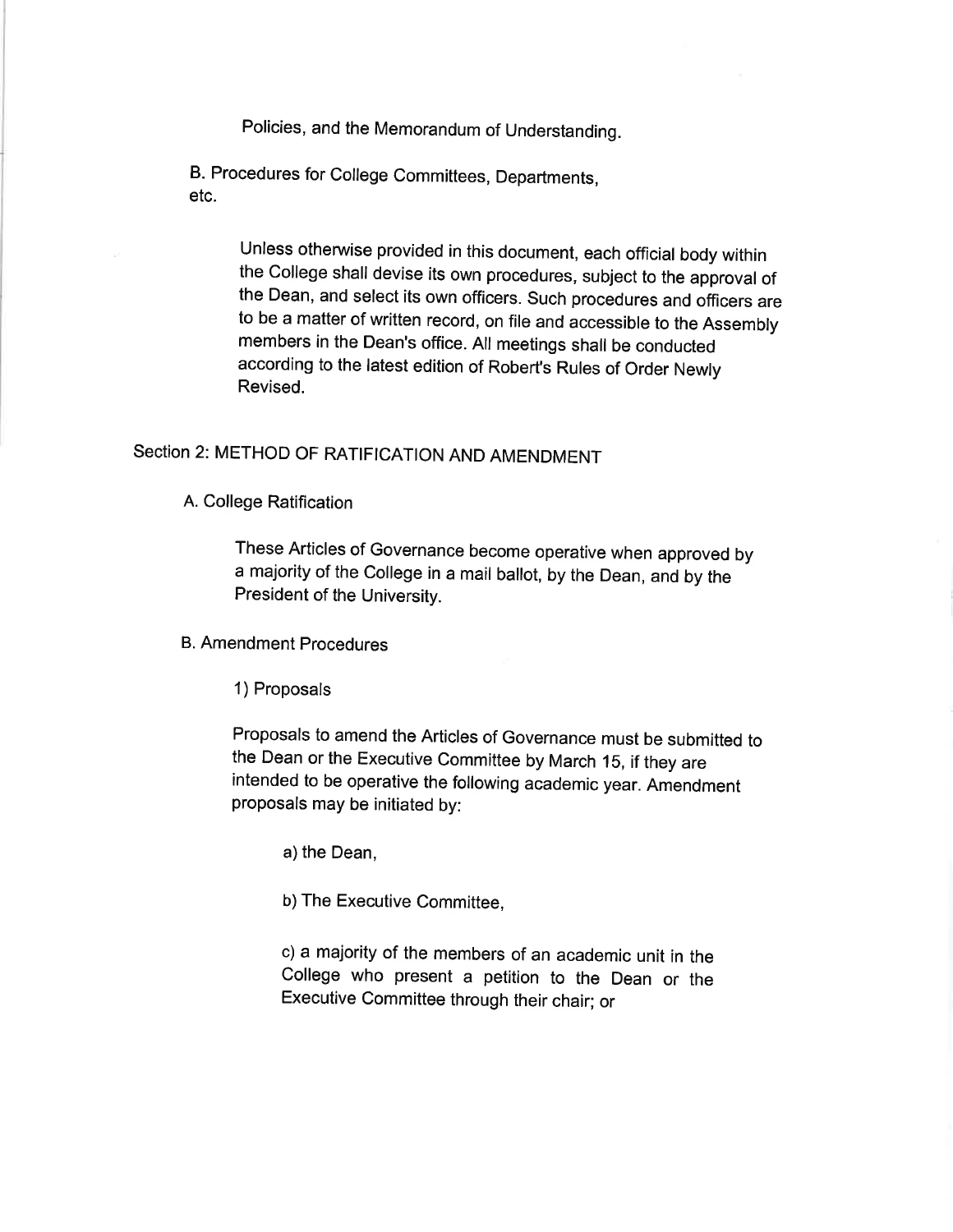d) a petition to the Chair of the College Assembly bearing the signatures of at least 25% of the Assembly.

2) Balloting

This document may be amended by a majority vote of a quorum of the college Assembly, with the concurrence of the Dean and the President of the University. Written notice of the proposed amendment must be given to all members of the college Assembly at least ten instructional days prior to the voting of the Assembly.

ORIGINAL DRAFT APPROVED UNANIMOUSLY BY EXECUTIVE COMMITTEE <sup>5116191</sup> FINAL REVISION AFTER CONSULTATION WITH DEPARTMENTS, 11/26/91 FINAL DRAFT APPROVED UNANIMOUSLY 11/26/91 EDITORIAL ADJUSTEMENTS: 12/11/91, 2/24/92, 2/28/92, 3/2/92, 3/4/92, 3/5/92 RATIFIED BY COLLEGE: 4/22/92

EDITORIAL ADJUSTMENTS: B/1 7/2006

REVISION RATIFIED BY COLLEGE: 2/6/2015

REVISION APPROVED BY: EXECUTIVE COMMITTEE 3/2/18 COLLEGE ASSEMBLY 416118 DEAN PROVOST PRESIDENT

REVISION APPROVED BY: EXECUTIVE COMMITTEE 12/6/2019 COLLEGE ASSEMBLY 1/31/2020